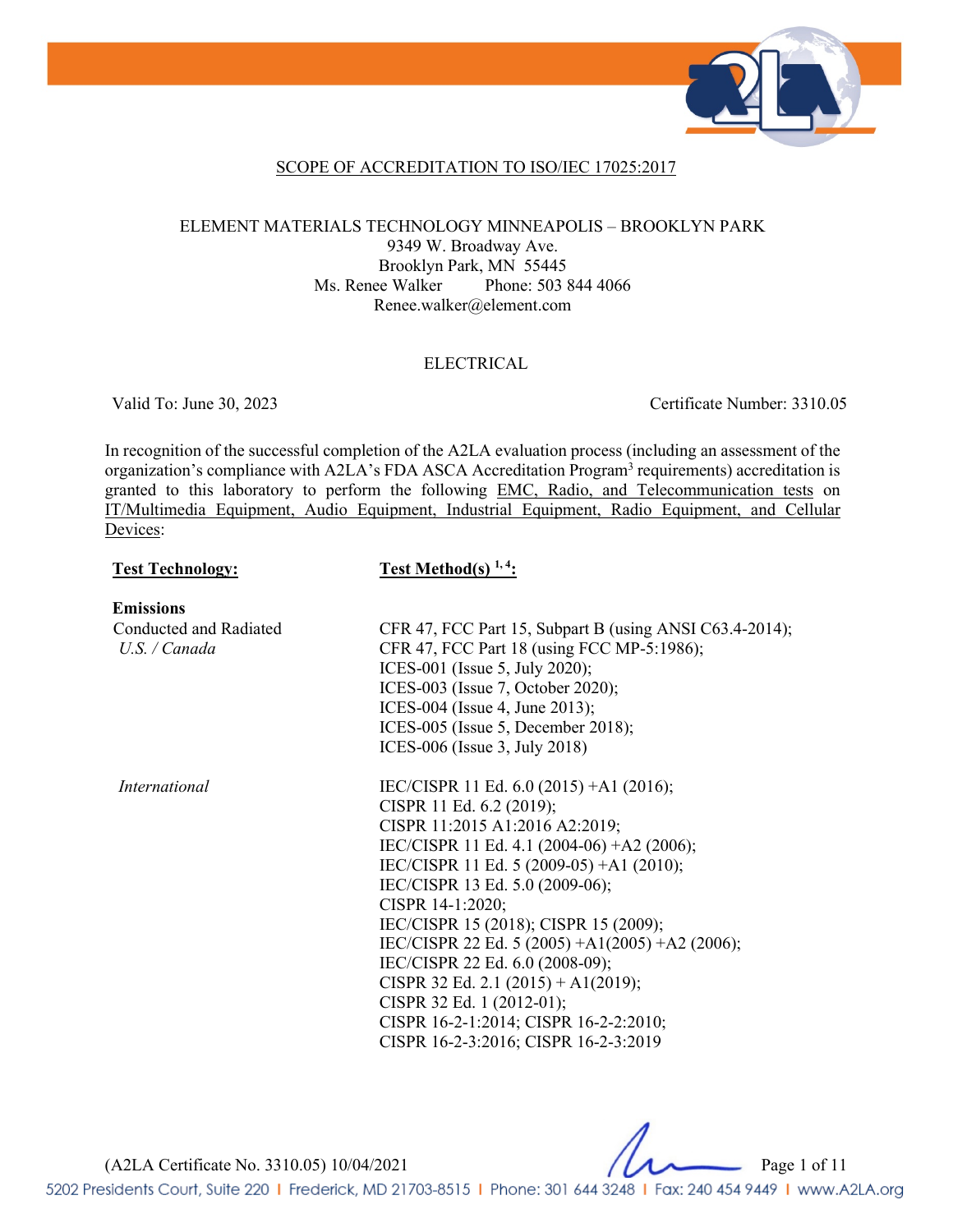| <b>Test Technology:</b>          | <b>Test Method(s)</b> $1, 4$ :                                                                                                                                                                                                                                                                                                                                                                                                                                                                                                                         |
|----------------------------------|--------------------------------------------------------------------------------------------------------------------------------------------------------------------------------------------------------------------------------------------------------------------------------------------------------------------------------------------------------------------------------------------------------------------------------------------------------------------------------------------------------------------------------------------------------|
| Europe                           | EN 55011 (2009) + A1(2010);<br>EN 55013 (2001) + A1(2003) + A2(2006) + (2013);<br>EN 55014-1 (2006) + A1(2009) + A2(2011) + (2019);<br>EN 55015 (2006) + A2(2009) + (2013);<br>EN 55103-1 (2009) + A1(2012);<br>EN 55022 (1998) + A1(2000) + A2(2003) + (2006)<br>$+A1(2007) + (2010);$<br>EN 55032 (2012);<br>EN 55032 (2015) + AC(2016) + (2012-05);<br>EN 55032:2015 AC:2016-07 +A11:2020 +A1:2020;<br>BS EN 55013 (2013) +A1(2016);<br>EN 55011:2016 + A1:2017 + A2:2021;<br>EN/IEC 55014-1:2021;<br>EN/IEC 55015:2020;<br>EN 55032:2015 + A1:2019 |
| Australia / New Zealand          | AS/NZS CISPR 32 (2013) + (2015);<br>AS/NZS CISPR 32:2015 AMD 1:2020;<br>AS/NZS CISPR 22 (2009) +A1(2010) + (2006);<br>AS CISPR 11 (2017);<br><b>AS/NZS CISPR 11 (2011)</b>                                                                                                                                                                                                                                                                                                                                                                             |
| <i>Israel</i>                    | SI 961 Part 32 (2016); SI 961 Part 6.2                                                                                                                                                                                                                                                                                                                                                                                                                                                                                                                 |
| Japan                            | VCCI-CISPR 32 (2016); VCCI V-3 (2015.4); VCCI V-3:2016                                                                                                                                                                                                                                                                                                                                                                                                                                                                                                 |
| Korea                            | KS C 9811; KS C 9814-1; KN 22;<br>KS C 9832; KS C 9816-2-1;<br>KS C 9816-2-2; KS C 9816-2-3; KS C 9995                                                                                                                                                                                                                                                                                                                                                                                                                                                 |
| South Africa                     | SANS 211 Ed. 4.1 (2010); SANS 213 Ed. 4 (2011);<br>SANS 214-1 Ed. 3.1 + CISPR-A2 (2009);<br>SANS 215 Ed. 4.2 (2009); SANS 222 Ed. 6 (2009);<br>SANS 2332 Ed. 1 (2017)                                                                                                                                                                                                                                                                                                                                                                                  |
| Vietnam                          | QCVN 118 (2018): BTTTT; TCVN 7189:2009 (CISPR 22:2006)                                                                                                                                                                                                                                                                                                                                                                                                                                                                                                 |
| Taiwan                           | CNS 13439 (2004); CNS 13439 (2006);<br>CNS 13438 (2006) (up to 6 GHz)                                                                                                                                                                                                                                                                                                                                                                                                                                                                                  |
| Harmonic Current Emissions       | IEC 61000-3-2; EN 61000-3-2;<br>KS C 9610-3-2; SANS 61000-3-2 Ed. 3.2 (2009);<br>IEC 61000-3-11 (2017)                                                                                                                                                                                                                                                                                                                                                                                                                                                 |
| Voltage Fluctuations and Flicker | IEC 61000-3-3; EN 61000-3-3;<br>KS C 9610-3-3; SANS 61000-3-3 Ed. 2 (2009);<br>IEC 61000-3-12 Ed. 2.0 (2011); EN 61000-3-12 (2011)                                                                                                                                                                                                                                                                                                                                                                                                                     |

 $(A2LA \text{ Certificance No. } 3310.05) 10/04/2021$  Page 2 of 11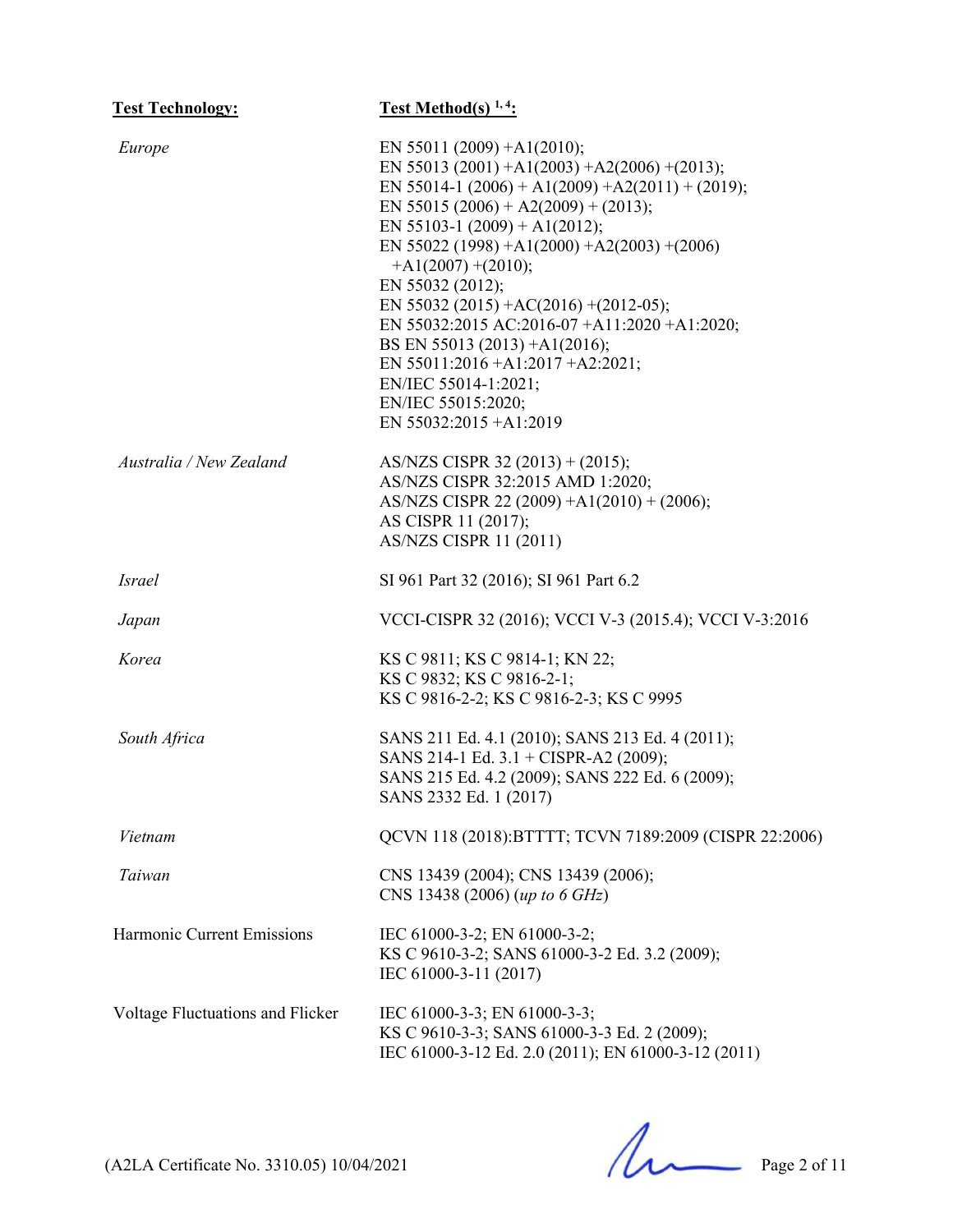| <b>Test Technology:</b>                                      | <b>Test Method(s)</b> $1, 4$ :                                                                                                                                                                                  |
|--------------------------------------------------------------|-----------------------------------------------------------------------------------------------------------------------------------------------------------------------------------------------------------------|
| Immunity<br>Electrostatic Discharge (ESD)                    | IEC 61000-4-2; EN 61000-4-2;<br>IEC 61000-4-2 Ed. 2.0 (2008-12);<br>KS C 9610-4-2; SANS 61000-4-2 Ed. 2 (2009)                                                                                                  |
| Radiated Immunity                                            | IEC 61004-3; EN 61000-4-3;<br>EN 61000-4-3 (2006) +A1 (2008) +A2 (2010);<br>KS C 9610-4-3; SANS 61000-4-3 Ed. 3.1 (2008)                                                                                        |
| <b>Electrical Fast Transient/Burst</b><br>(EFT)              | IEC 61000-4-4; EN 61000-4-4;<br>IEC 61000-4-4 (2012-04) + Ed. 2.0 (2004-07)+A1 (2010);<br>KS C 9610-4-4; SANS 61000-4-4 Ed. 2.1 (2011)                                                                          |
| Surge                                                        | IEC 61000-4-5; EN 61000-4-5;<br>IEC 61000-4-5 Ed. 3.1 (2017); IEC 61000-4-5 Ed. 3.0 (May 2014);<br>IEC 61000-4-5 Ed. 1.1 (2005-11); EN 61000-4-5 (2014)+A1(2017);<br>KS C 9610-4-5; SANS 61000-4-5 Ed. 2 (2006) |
| Conducted Immunity                                           | IEC 61000-4-6; EN 61000-4-6;<br>IEC 61000-4-6 Ed. 4.0 (2013); IEC 61000-4-6 Ed. 4 (2008);<br>KS C 9610-4-6; SANS 61000-4-6 Ed. 4 (2017)                                                                         |
| Magnetic Field                                               | IEC 61000-4-8; EN 61000-4-8; IEC 61000-4-8, Ed. 1.1 (2001);<br>IEC 61000-4-8 (2009); KS C 9610-4-8;<br>SANS 61000-4-8, Ed. 2 (2009)                                                                             |
| Pulsed Magnetic Field                                        | IEC 61000-4-9; EN 61000-4-9;<br>BS EN 61000-4-9 (2016); SANS 61000-4-9 Ed. 1.1 (2003);<br>IEC 61000-4-9 (2016); KS C 9610-4-9                                                                                   |
| Damped Oscillatory<br>Magnetic Field                         | IEC 61000-4-10; EN 61000-4-10;<br>IEC 61000-4-10 (2016); SANS 61000-4-10 Ed. 1.1 (2003)                                                                                                                         |
| Voltage Dips, Short Interruptions,<br>and Voltage Variations | IEC 61000-4-11; EN 61000-4-11;<br>IEC 61000-4-11, Ed. 2.1 (2017);<br>EN 61000-4-11 (2004) +A1 (2017);<br>IEC 61000-4-11 Ed. 2 (2004-03);<br>SANS 61000-4-11 Ed. 1 (2005);<br>KS C 9610-4-11                     |
| Mains Harmonics and<br>Interharmonics                        | IEC 61000-4-13; EN 61000-4-13;<br>SANS 61000-4-13 Ed. 1.1 (2009)                                                                                                                                                |
| Mains Voltage Fluctuations                                   | IEC 61000-4-14; EN 61000-4-14;<br>IEC 61000-4-14:1999 + AMD1:2001 + AMD2:2009;<br>SANS 61000-4-14 Ed. 1.2 (2009)                                                                                                |

 $(A2LA \text{ Certificance No. } 3310.05) 10/04/2021$  Page 3 of 11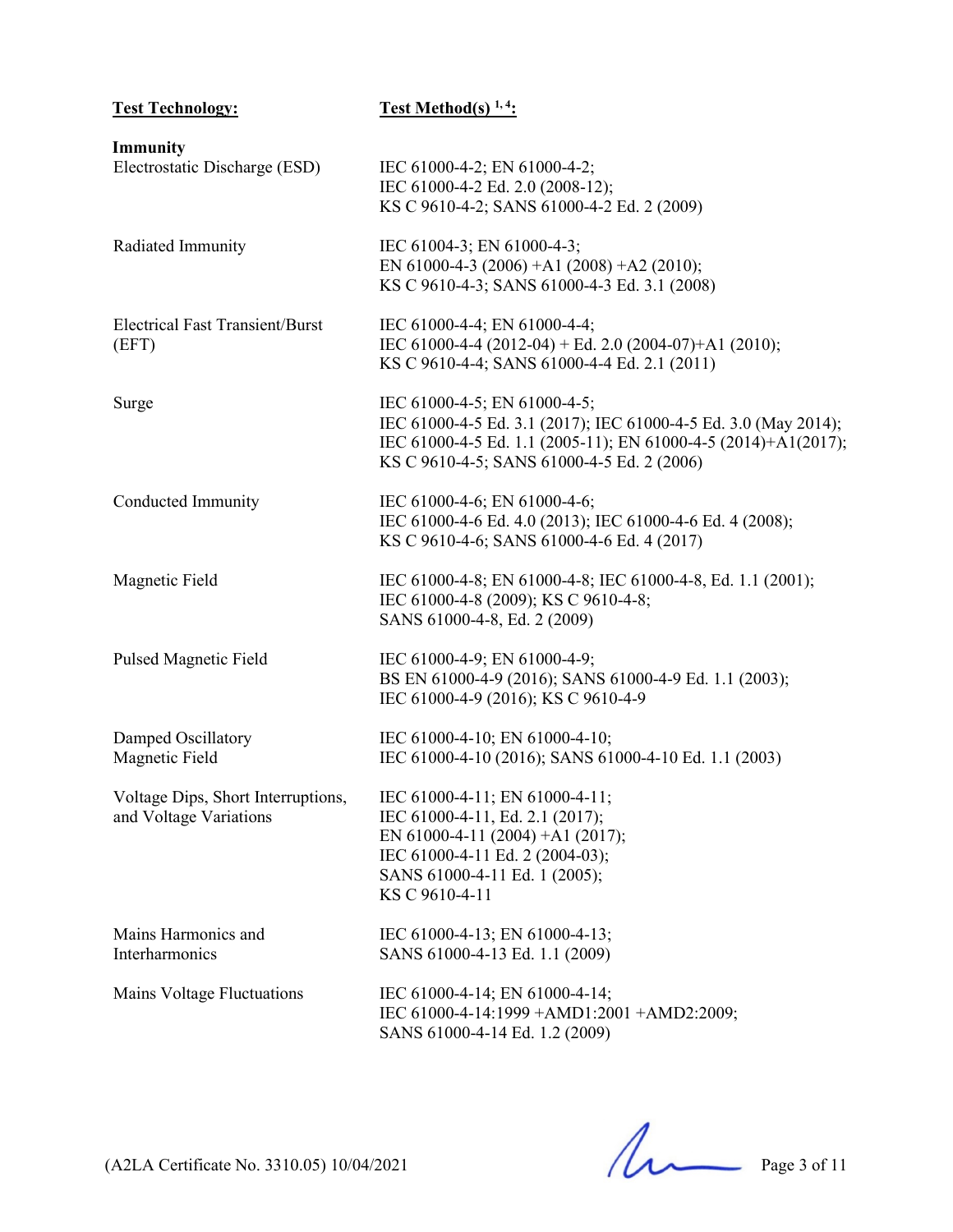| <b>Test Technology:</b>                                                                         | <b>Test Method(s)</b> $1, 4$ :                                                                                                                                                                                                                                                                                                                                                                                                                                                                                                                                                                                                                                                                                                                                                                                                                                                                                                                                                                                                                                                                                                                                                                                          |
|-------------------------------------------------------------------------------------------------|-------------------------------------------------------------------------------------------------------------------------------------------------------------------------------------------------------------------------------------------------------------------------------------------------------------------------------------------------------------------------------------------------------------------------------------------------------------------------------------------------------------------------------------------------------------------------------------------------------------------------------------------------------------------------------------------------------------------------------------------------------------------------------------------------------------------------------------------------------------------------------------------------------------------------------------------------------------------------------------------------------------------------------------------------------------------------------------------------------------------------------------------------------------------------------------------------------------------------|
| Conducted Common Mode<br>Disturbances                                                           | IEC 61000-4-16; EN 61000-4-16;<br>IEC 61000-4-16 Ed. 2.0 (2015); BS EN 61000-4-16 (2016);<br>SANS 61000-4-16, Ed. 1.2 (2011)                                                                                                                                                                                                                                                                                                                                                                                                                                                                                                                                                                                                                                                                                                                                                                                                                                                                                                                                                                                                                                                                                            |
| DC Ripple Input Power                                                                           | IEC 61000-4-17; EN 61000-4-17;<br>EN 61000-4-17:1999+A2:2009; IEC 61000-4-17 Ed. 1.2 (2009)                                                                                                                                                                                                                                                                                                                                                                                                                                                                                                                                                                                                                                                                                                                                                                                                                                                                                                                                                                                                                                                                                                                             |
| Variation of Power Frequency                                                                    | IEC 61000-4-28; EN 61000-4-28;<br>IEC 61000-4-28 (1999) +A1 (2001) +A2 (2009);<br>SANS 61000-4-28 Ed. 2.1 (2009)                                                                                                                                                                                                                                                                                                                                                                                                                                                                                                                                                                                                                                                                                                                                                                                                                                                                                                                                                                                                                                                                                                        |
| Voltage Dips, Short Interruptions,<br>and Voltage Variations on D.C.<br><b>Input Power Port</b> | IEC 61000-4-29; EN 61000-4-29;<br>IEC 61000-4-29 (2000); SANS 61000-4-29 Ed. 1 (2005)                                                                                                                                                                                                                                                                                                                                                                                                                                                                                                                                                                                                                                                                                                                                                                                                                                                                                                                                                                                                                                                                                                                                   |
| Radiated Fields in Close Proximity                                                              | IEC 61000-4-39; EN 61000-4-39;<br>IEC 61000-4-39 (2017)                                                                                                                                                                                                                                                                                                                                                                                                                                                                                                                                                                                                                                                                                                                                                                                                                                                                                                                                                                                                                                                                                                                                                                 |
| <b>Generic / Product Family /</b><br><b>Product Specific Standards</b>                          | IEC 61000-6-1 (2016); IEC 61000-6-1, Ed. 2 (2005-03);<br>EN 61000-6-1 (2007); KS C 9610-6-1;<br>EN 61000-6-2 (2016); EN 61000-6-2 (2005) +AC (2005);<br>IEC 61000-6-2 (2016); EN IEC 61000-6-2 (2019);<br>IEC 61000-6-2 Ed. 2.0 (2005-01); EN 61000-6-2 (2005);<br>KS C 9610-6-2;<br>IEC 61326-2-6 Ed. 2.0 (2012); IEC 61326-3-1 (2008) + (2017);<br>TCVN 7317:2003 (CISPR 24:1997); AIM 7351731 (2017);<br>IEC CISPR 14-2:2020; CISPR 14-2 Ed. 2. (2015);<br>IEC/CISPR 14-2 Ed. 1.2 (2008);<br>CISPR 20 (2006) +A1 (2013); IEC/CISPR 20 (2006);<br>IEC/CISPR 24 (1997);<br>EN 55024 (1998) +A1(2001), A2(2003) + (2010);<br>CISPR 35 (2016); EN 55035 (2020);<br>KS C 9814-2; KS C 9835;<br>SANS 60601-1-2 Ed. 4 (2018);<br>IEC 60601-1-2 Ed. 4, (2014-02);<br>IEC 60601-1-2 Ed. 2.1 (2004-11);<br>IEC 60601-1-2 Ed. 3.0 (2007);<br>IEC 60601-1-2 Ed. 4.0 (2014)+A1 (2020);<br>KS C IEC 60601-1-2;<br>EN 60601-1-2 (2002); EN 60601-1-2 (2007);<br>EN 60945 (2002); IEC 60945 (2002);<br>GR-1089-CORE, Issue 7;<br>IEC 61000-6-7 (2014);<br>EN 50293:2012; EN 50270:2015;<br>IEC 61131-2 (2017) Sec. 7.3;<br>EN 61326-1 (2013); IEC 61326-1 (2020);<br>IEC 61000-6-8 (2020);<br>EN 61131-6 (2013); IEC 61131-6 (2012); |

 $(A2LA \text{ Certificance No. } 3310.05) 10/04/2021$  Page 4 of 11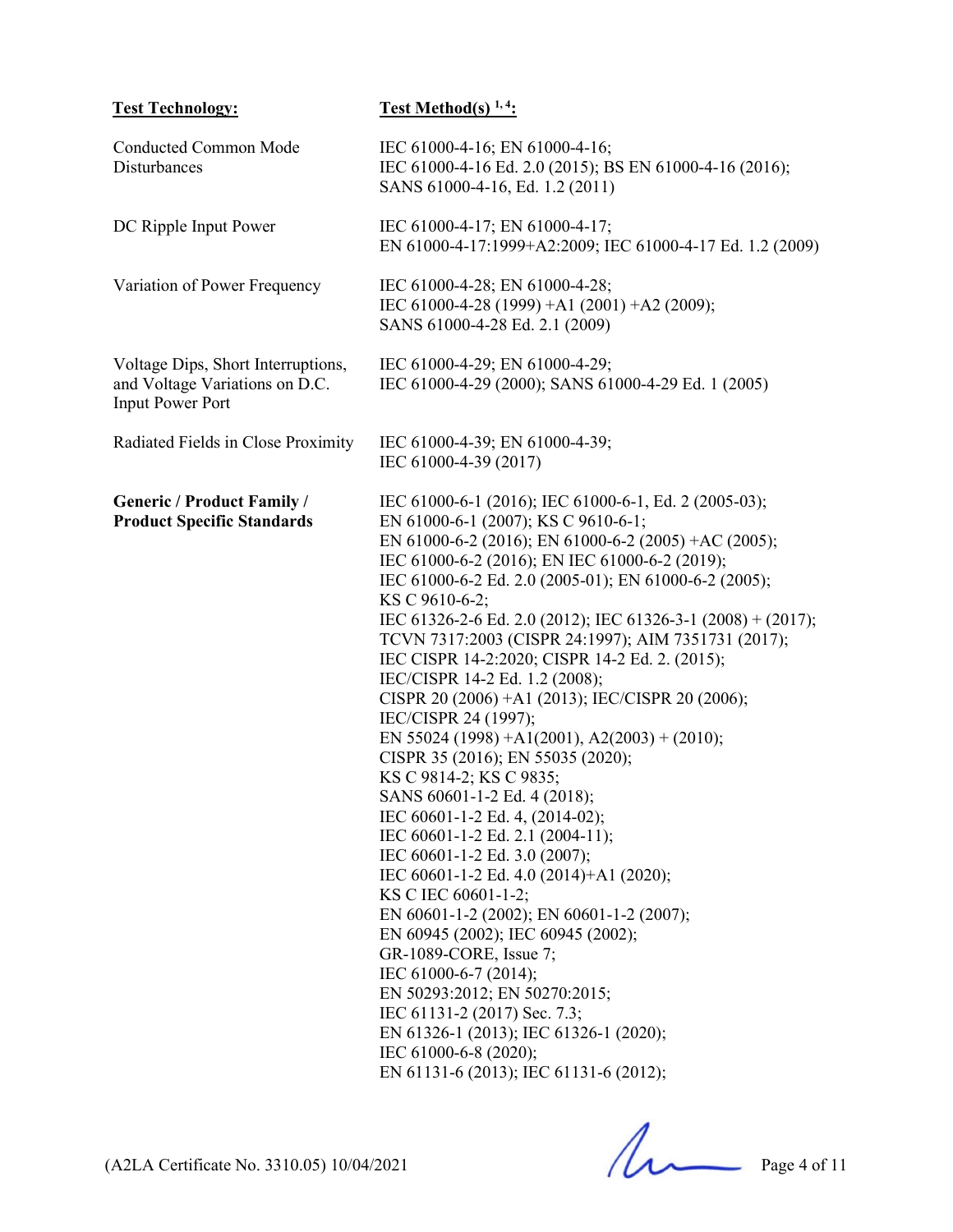| <b>Test Technology:</b>                                                           | <b>Test Method(s)</b> $1, 4$ :                                                                                                                                                                                                                                                                                                                                                                                                                                                                                                            |
|-----------------------------------------------------------------------------------|-------------------------------------------------------------------------------------------------------------------------------------------------------------------------------------------------------------------------------------------------------------------------------------------------------------------------------------------------------------------------------------------------------------------------------------------------------------------------------------------------------------------------------------------|
| <b>Generic / Product Family /</b><br><b>Product Specific Standards</b><br>(cont.) | Lloyd's Register - LR Type;<br>Approval System Test Specification 1 (2013, 2015);<br>EN 50130-4 (2011) +A1 (2014); EN 55014-2 (1997);<br>EN 55014-2 (1997) +A1 (2001) +A2 (2008);<br>IEC 60730-1 Ed. 4.0 (2010) + (2013); EN 60730-1 (2011);<br>IEC 62040-1-2 (2002); EN 12895:2015+A1:2019                                                                                                                                                                                                                                               |
| <b>Medical Devices</b><br>(EMC testing only)                                      | ISO 14708-4:2008; IEC 60601-2-2 (2017);<br>EN 60601-2-24 (1998);<br>IEC 60601-2-25 Ed. 2.0, (2011-10), Clause 202;<br>IEC 60601-2-26 (2003); EN 60601-2-26 (2003);<br>IEC 60601-2-26 Ed. 2.0 (2002-11);<br>IEC 60601-2-26 Ed. 3.0 (2012-05);<br>IEC 60601-2-27:2005; EN 60601-2-27:2006;<br>IEC 60601-2-27 Ed. 3.0 (2011), Clause 202;<br>ISO 9919 Ed. 2.0 (2005), Clause 36;<br>EN 4502-2-2 (2008); EN 45502-2-3 (2010);<br>ISO 14117 (2012) Sec. 4; ISO 14117 (2019);<br>ISO 14708-3 (2008); ISO 14708-3 (2017);<br>EN 45502-2-1 (2003) |
| <b>Automotive EMC</b>                                                             |                                                                                                                                                                                                                                                                                                                                                                                                                                                                                                                                           |
| Radio Disturbance                                                                 | CISPR 12; EN 55012; AS/NZS CISPR 12 (2013);<br>CISPR 12 $(2007) + A1 (2009)$                                                                                                                                                                                                                                                                                                                                                                                                                                                              |
| Electrostatic Discharge (ESD)                                                     | ISO 10605; SAE J1113-13                                                                                                                                                                                                                                                                                                                                                                                                                                                                                                                   |
| Absorber-Lined Shielded<br>Enclosure (ALSE)                                       | ISO 11452-2                                                                                                                                                                                                                                                                                                                                                                                                                                                                                                                               |
| <b>Bulk Current Injection (BCI)</b>                                               | ISO 11452-4; SAE J1113-4                                                                                                                                                                                                                                                                                                                                                                                                                                                                                                                  |
| Radio<br>US (FCC)                                                                 | 47 CFR FCC Part 15, Subpart C (using ANSI C63.10;2013);<br>47 CFR FCC Part 15, Subpart E (using ANSI C63.10:2013 and<br>FCC KDB Publication 905462 D02 (v02));<br>47 CFR FCC Part 15, Subparts F/G/H (using ANSI C63.10:2013);<br>47 CFR FCC Parts 20, 22, 24, 25, 27, 73, 74, 80, 87, 90, 95, 96,<br>97, and 101 (using ANSI C63.26:2015 and TIA-102.CAAA-E,<br>and ANSI/TIA-603-E);<br>ANSI C63.10:2020                                                                                                                                 |
| Canada (ISED)                                                                     | RSS-111; RSS-117; RSS-119; RSS-123; RSS-130; RSS-131;<br>RSS-132; RSS-133; RSS-134; RSS-139; RSS-140; RSS-142;<br>RSS-170; RSS-181; RSS-194; RSS-195; RSS-196; RSS-197;<br>RSS-199; RSS-210; RSS-211; RSS-213; RSS-216; RSS-220;<br>RSS-222; RSS-236; RSS-238; RSS-243; RSS-244; RSS-246;<br>RSS-247; RSS-251; RSS-287; RSS-310; RSS-GEN                                                                                                                                                                                                  |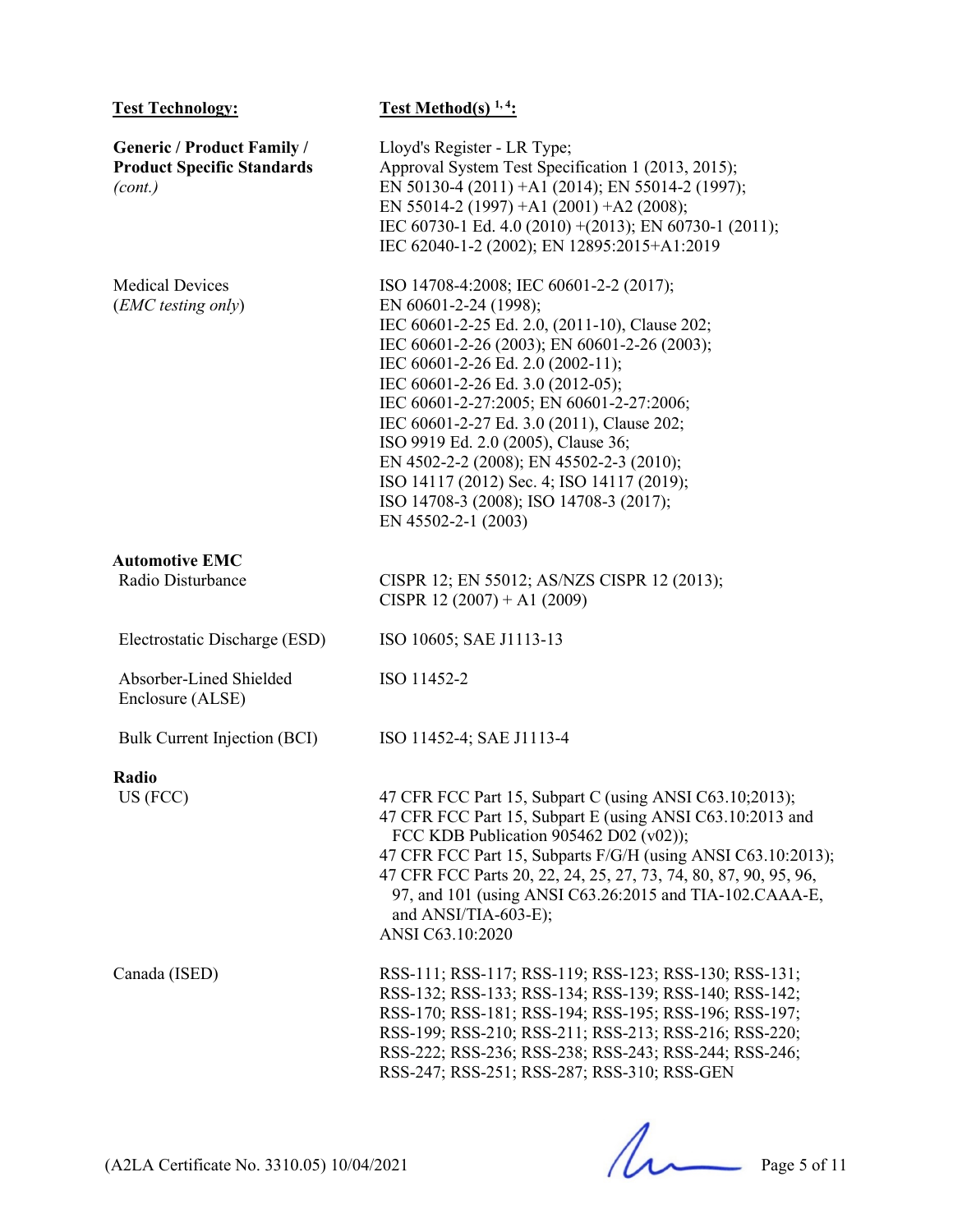Europe (*excluding Protocol Testing*)

### **Test Technology: Test Method(s) 1, 4:**

ETSI EN 300 220-1 V3.1.1 (2017-02); ETSI EN 300 220-1 V2.4.1 (2012-05); ETSI EN 300 220-2 V3.1.1 (2017-02); ETSI EN 300 220-2 V3.2.1 (2018-06); ETSI EN 300 220-3-1 V2.1.1 (2016-12); ETSI EN 300 220-3-2 V1.1.1 (2017-02); ETSI EN 300 220-4 V1.1.1 (2017-02); ETSI EN 300 328 V2.1.1 (2016-11); ETSI EN 300 328 V2.2.2 (2019-07); ETSI EN 300 330 V2.1.1 (2017-02); ETSI EN 300 422-1 V2.1.1 (2016-09); ETSI EN 300 422-1 V2.1.2 (2017-01); ETSI EN 300 422-2 V2.1.1 (2017-02); ETSI EN 300 422-3 V2.1.1 (2017-02); ETSI EN 300 422-4 V2.1.1 (2017-05); ETSI EN 300 440 V2.1.1 (2017-03); ETSI EN 300 440 V2.2.1 (2018-07); ETSI EN 301 166 V2.1.1 (2016-11); ETSI EN 301 357 V2.1.1 (2017-06); ETSI EN 301 502 V12.5.2 (2017-03); ETSI EN 301 511 V12.5.1 (2017-03); ETSI EN 301 511 V12.1.1 (2015-06); ETSI EN 301 839 V2.1.1 (2016-04); ETSI EN 301 893 V2.1.1 (2017-05); ETSI EN 301 908-1 V11.1.1 (2016-07); ETSI EN 301 908-1 V7.1.1 (2015-03); ETSI EN 301 908-1 V13.1.1 (2019-11); ETSI EN 301 908-2 V11.1.2 (2017-08); ETSI EN 301 908-2 V11.1.1 (2016-07); ETSI EN 301 908-3 V11.1.3 (2017-04); ETSI EN 301 908-3 V13.1.1 (2019-09); ETSI EN 301 908-11 V11.1.2 (2017-01); ETSI EN 301 908-13 V11.1.1 (2016-07); ETSI EN 301 908-13 V11.1.2 (2017-07); ETSI EN 301 908-14 V11.1.2 (2017-04); ETSI EN 301 908-14 V13.1.1 (2019-09); ETSI EN 301 908-15 V11.1.2 (2017-01); ETSI EN 302 195 V2.1.1 (2016-06); ETSI EN 302 208 V3.1.1 (2016-11); ETSI EN 302 208 V3.3.1 (2020-05); ETSI EN 302 537 V2.1.1 (2016-10); ETSI EN 303 413 V1.1.1 (2017-06); ETSI EN 303 417 V1.1.1 (2017-09); ETSI EN 301 489-1 V2.1.1 (2017-02); ETSI EN 301 489-1 V2.2.3 (2019-11); ETSI EN 301 489-3 V2.1.1 (2019-03); ETSI EN 301 489-3 V1.6.1 (2013-08); ETSI EN 301 489-5 V2.1.1 (2016-11);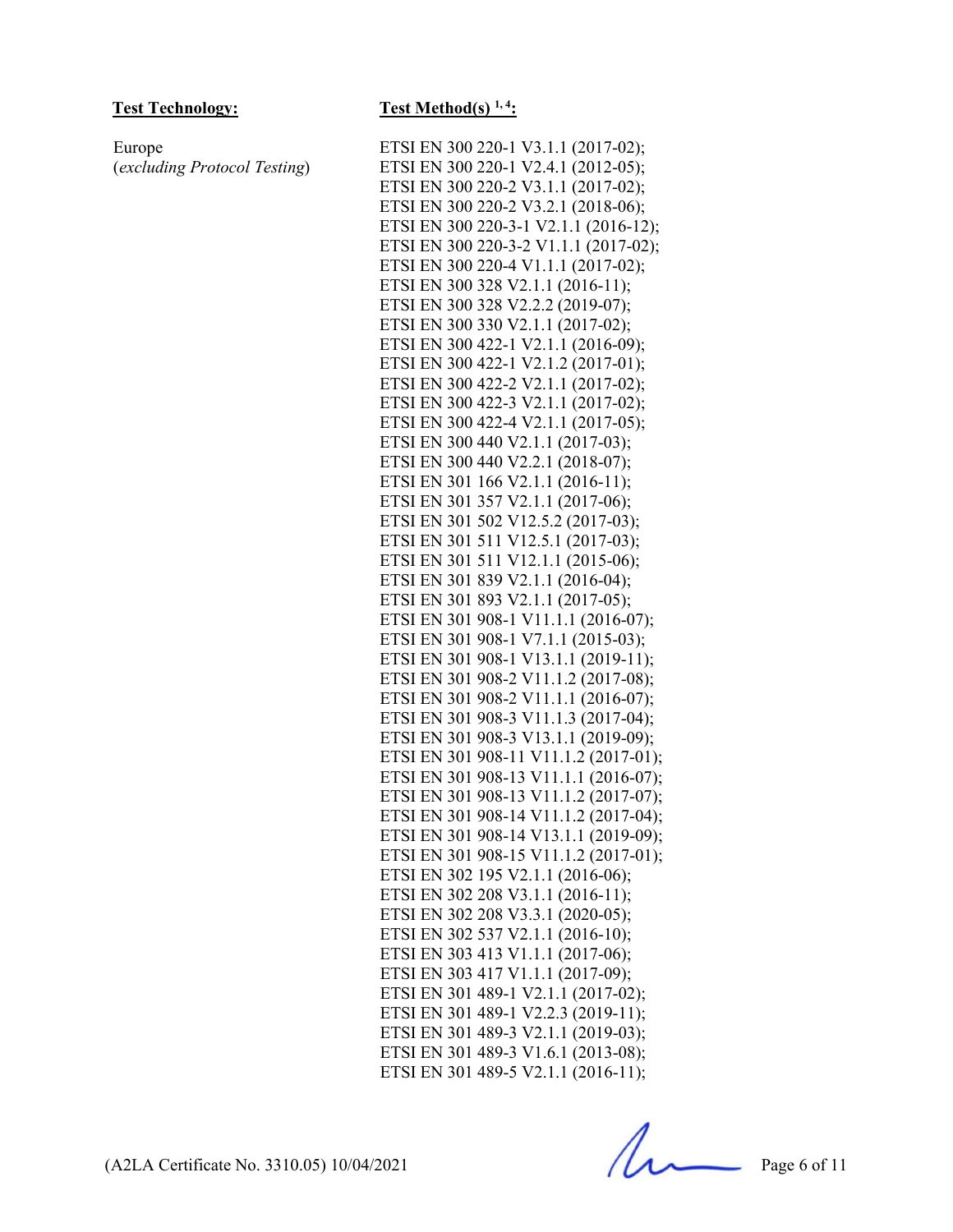Europe (*excluding Protocol Testing*) *(cont.)*

## **Test Technology: Test Method(s) 1, 4:**

ETSI EN 301 489-6 V2.1.1 (2016-11); ETSI EN 301 489-6 V2.2.1 (2019-04); ETSI EN 301 489-8 V1.2.1 (2002-08); ETSI EN 301 489-9 V1.4.1 (2007-11); ETSI EN 301 489-17 V3.1.1 (2017-02); ETSI EN 301 489-17 V3.2.4 (2020-09); ETSI EN 301 489-19 V2.1.1 (2019-04); ETSI EN 301 489-23 V1.5.1 (2011-11); ETSI EN 301 489-24 V1.5.1 (2010-10); ETSI EN 301 489-27 V2.1.1 (2016-12); ETSI EN 301 489-27 V2.2.1 (2019-04); ETSI EN 301 489-29 V2.1.1 (2016-12); ETSI EN 301 489-29 V2.2.1 (2019-04); ETSI EN 301 489-31 V2.1.1 (2016-11); ETSI EN 301 489-31 V2.2.1 (2019-04); ETSI EN 301 489-33 V2.1.1 (2016-11); ETSI EN 301 489-34 V2.1.1 (2019-04); ETSI EN 301 489-35 V.2.1 (2016-12); ETSI EN 301 489-50 V2.1.1 (2017-02); ETSI EN 301 489-50 V1.2.1 (2013-03); ETSI EN 301 489-51 V2.1.1 (2019-04) Hong Kong HKCA 1002, Issue 6 (January 2008); HKCA 1007, Issue 5 (March 2012); HKCA 1008, Issue 4 (November 2013); HKCA 1010, Issue 1 (June 2003); HKCA 1015, Issue 4 (February 2003); HKCA 1020, Issue 7 (November 2011); HKCA 1033, Issue 7 (March 2012); HKCA 1034, Issue 3 (October 2009); HKCA 1035, Issue 6 (May 2011); HKCA 1039, Issue 6 (June 2015); HKCA 1039, Issue 6 (June 2015); HKCA 1039, Issue 5 (June 2013); HKCA 1041, Issue 1 (February 2003); HKCA 1042, Issue 2 (February 2003); HKCA 1043, Issue 4 (June 2008); HKCA 1044, Issue 1 (February 2003); HKCA 1046, Issue 3 (September 2008); HKCA 1048, Issue 2, (June 2008); HKCA 1049, Issue 1 (April 2005); HKCA 1050, Issue 1 (January 2006); HKCA 1052, Issue 2 (September 2019); HKCA 1053, Issue 1 (June 2008); HKCA 1054, Issue 1 (September 2008)

(A2LA Certificate No. 3310.05) 10/04/2021 Page 7 of 11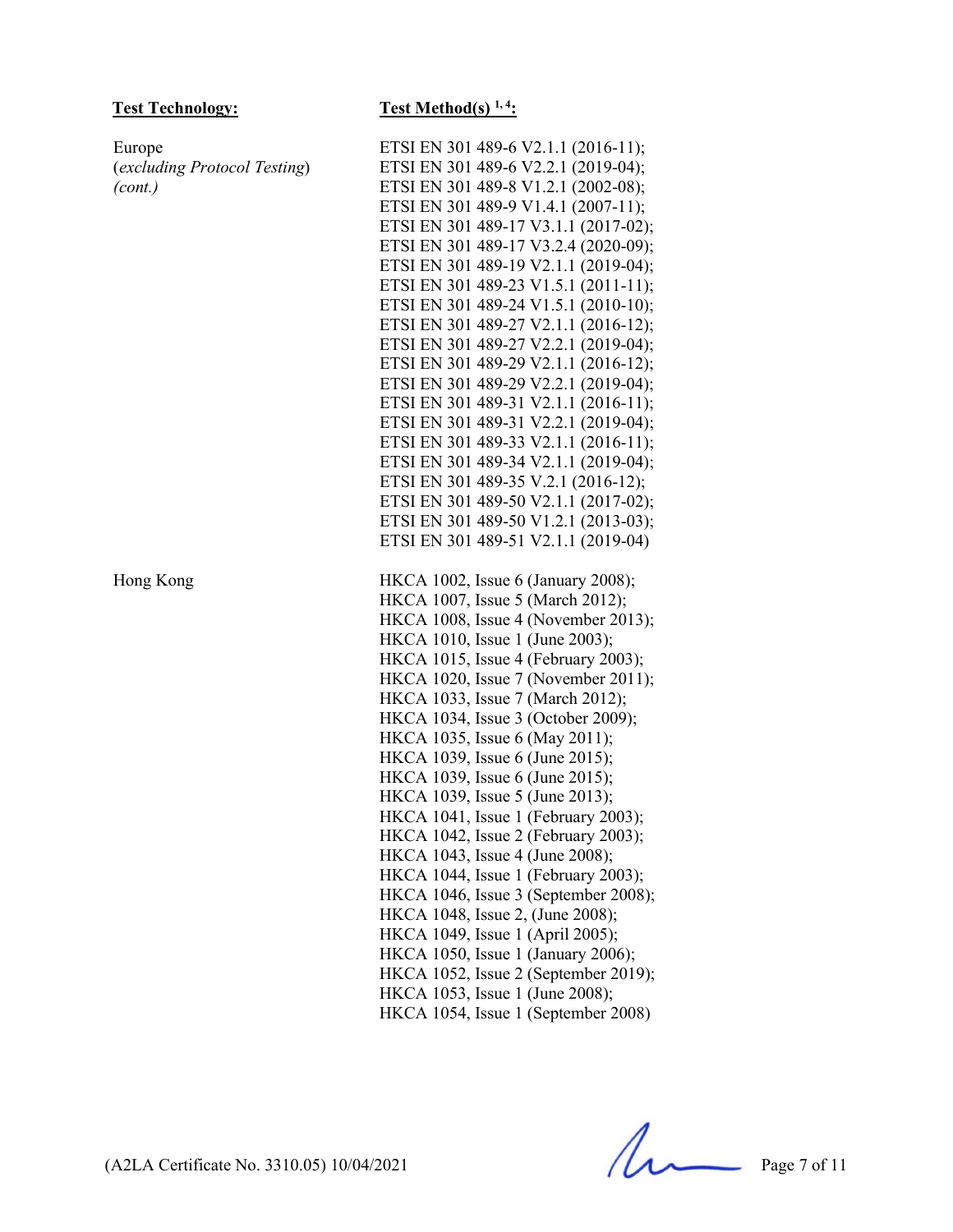| <b>Test Technology:</b> | Test Method(s) $1, 4$ :                                                                                                                                                                                                                                                                                                                                                                                                                                                                                                                                                                                                                                                                                                                                                                                                                                                                                                                                                                                                                                                                                                                                                                                                                                                                                                                                                                                                                              |
|-------------------------|------------------------------------------------------------------------------------------------------------------------------------------------------------------------------------------------------------------------------------------------------------------------------------------------------------------------------------------------------------------------------------------------------------------------------------------------------------------------------------------------------------------------------------------------------------------------------------------------------------------------------------------------------------------------------------------------------------------------------------------------------------------------------------------------------------------------------------------------------------------------------------------------------------------------------------------------------------------------------------------------------------------------------------------------------------------------------------------------------------------------------------------------------------------------------------------------------------------------------------------------------------------------------------------------------------------------------------------------------------------------------------------------------------------------------------------------------|
| Korea                   | KS X 3123; KS X 3124; KS X 3125;<br>KS X 3126; KS X 3134;<br>RRA Public Notification 2018-18, Dec 7, 2018;<br>RRA Public Notification 2019-1, Jan 17, 2019;<br>RRA Announce 2021-10, Feb 8, 2021;<br>RRA Public Notification 2019-32, Dec 31, 2019;<br>RRA Public Notification 2019-3, March 4, 2019;<br>MSIT Public Notification 2019-4, Jan 16, 2019;<br>MSIT Public Notification 2020-113, Jan 6, 2021;<br>Ordinance of MSIT No. 63, Dec 24, 2020;<br>RRA Announce 2011-32, K only (Dec 27, 2011);<br>RRA Public Notification 2012-21 (Nov. 06, 2012);<br>RRA Announce 2013-33, (Jul 26, 2013); Korean only<br>RRA Notice 2014-2, K only (Feb. 4, 2014);<br>RRA Announce 2014-90 (Dec. 23, 2014);<br>RRA Announce 2015-81 (Sep. 30, 2015); Korean only<br>RRA Announce 2015-135 (Jan. 5, 2016);<br>RRA Notice 2017-7, Korean only (Aug. 4, 2017);<br>RRA Public Notification 2015-23 (Nov. 18 2015);<br>RRA Public Notification 2017-8 (Aug. 28 2017);<br>RRA Public Notification 2011-24 (Dec. 23, 2011);<br>RRA Announce 2012-21, K only (Jun. 28, 2012);<br>RRA 2013-3 and 2013-24, June 17, 2013, Korean only<br>RRA 2014-8 and RRA 2014-37 (June 23, 2014);<br>RRA Public Notification 2015-27 (Dec. 03 2015);<br>RRA Announce 2015-110 (Dec. 3, 2015);<br>RRA Public Notification 2016-26 (Dec.19 2016);<br>RRA Announce 2016-79 (Dec.19 2016);<br>RRA Public Notification 2017-19 (Dec. 28, 2017);<br>RRA Announce 2017-71 (Dec. 28, 2017) |
| Australia / New Zealand | AS/NZS 4268 (2017);<br>AS/NZS 4268 (2012) + A1 (2013);<br>ACMA (Short Range Devices) Standard 2004 +A1<br>$+A2(2013)+(2014)$                                                                                                                                                                                                                                                                                                                                                                                                                                                                                                                                                                                                                                                                                                                                                                                                                                                                                                                                                                                                                                                                                                                                                                                                                                                                                                                         |
| Taiwan                  | LP0002 (2020); IS2019 (2020); RTTE01 (2020)                                                                                                                                                                                                                                                                                                                                                                                                                                                                                                                                                                                                                                                                                                                                                                                                                                                                                                                                                                                                                                                                                                                                                                                                                                                                                                                                                                                                          |
| Singapore               | IDA TS CMT Issue 1 (June 2011);<br>IDA TS LMR Issue 1 Rev 5 (June 2014);<br>IDA TS LMR Issue 1 Rev 4 (June 2011);<br>IDA TS SRD Issue 1 Rev 6 (May 2011);<br>IDA TS SRD Issue 1 Rev 7 (April 2013);<br>IDA TS UWB Issue 1 Rev 1 (May 2011);<br>IDA TS WBA Issue 1 Rev 1 (May 2011);<br>IDA TS WBA Issue 1 Rev 2 (November 2012);<br>IMDA TS CMT (July 2017);<br>IMDA TS CMT (October 2016);                                                                                                                                                                                                                                                                                                                                                                                                                                                                                                                                                                                                                                                                                                                                                                                                                                                                                                                                                                                                                                                          |

 $(A2LA \text{ Certificance No. } 3310.05) 10/04/2021$  Page 8 of 11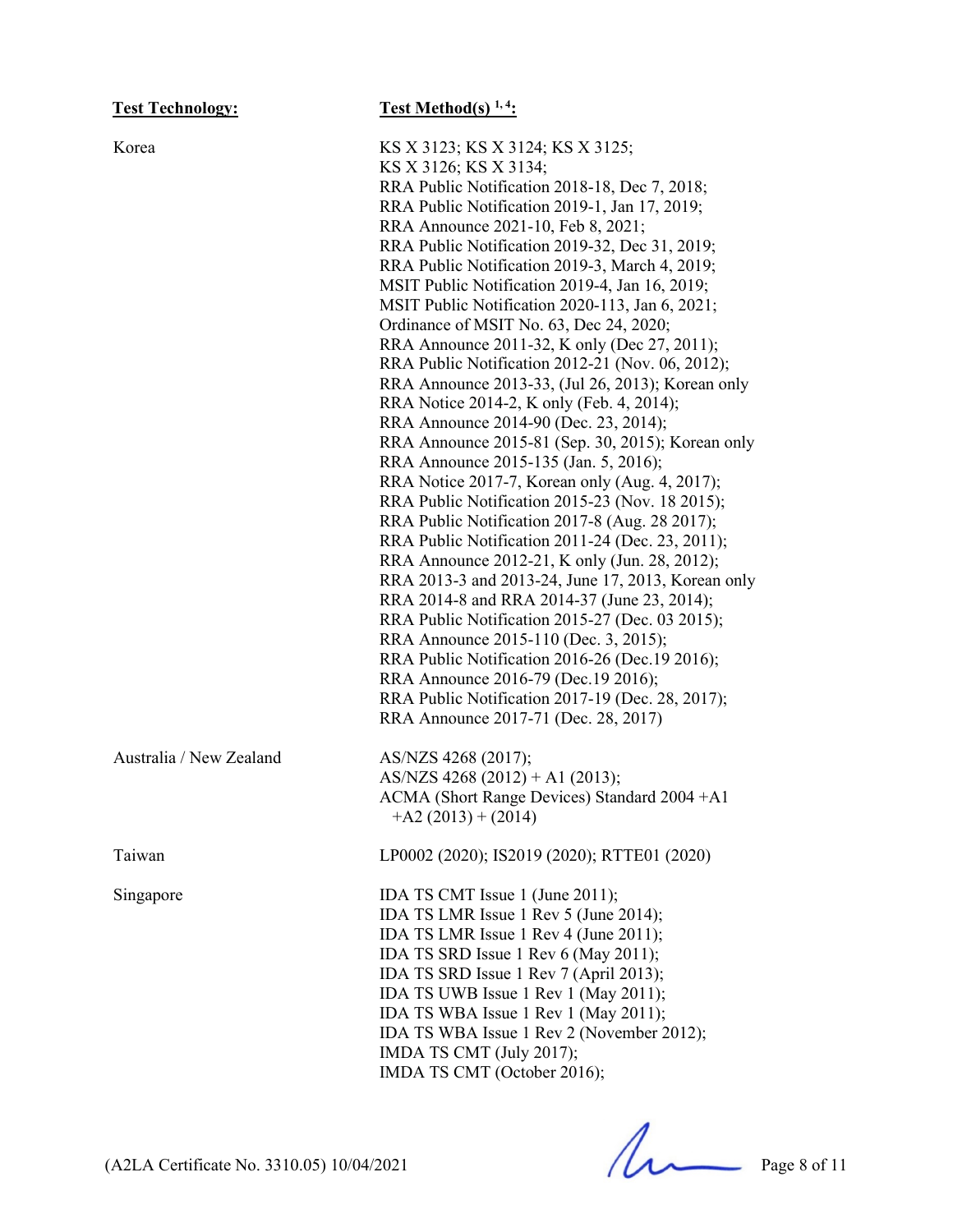| <b>Test Technology:</b>               | <b>Test Method(s)</b> $1, 4$ :                                                                                                                                                                                                                                                                                                                                                                                                                                                                                                                                                                                                                                                                                                                              |
|---------------------------------------|-------------------------------------------------------------------------------------------------------------------------------------------------------------------------------------------------------------------------------------------------------------------------------------------------------------------------------------------------------------------------------------------------------------------------------------------------------------------------------------------------------------------------------------------------------------------------------------------------------------------------------------------------------------------------------------------------------------------------------------------------------------|
| Singapore<br>(cont.)                  | IMDA TS LMR Issue 1 (October 2016);<br>IMDA TS SRD Issue 1 (October 2016);<br>IMDA TS UWB Issue 1 (October 2016);<br>IMDA TS WBA Issue 1 (October 2016);<br>IS 2019-0 (September 1998);<br>IMDA TS CMT Issue 1 Rev 2, Sept 2020                                                                                                                                                                                                                                                                                                                                                                                                                                                                                                                             |
| Vietnam                               | QCVN 11 (2010):BTTTT; QCVN 12 (2015):BTTTT;<br>QCVN 13 (2010): BTTTT; QCVN 15 (2015): BTTTT;<br>QCVN 16 (2018): BTTTT; QCVN 18 (2014): BTTTT;<br>QCVN 41 (2011): BTTTT; QCVN 41 (2016): BTTTT;<br>QCVN 42 (2011): BTTTT; QCVN 54 (2020): BTTTT;<br>QCVN 55 (2011): BTTTT; QCVN 65 (2013): BTTTT;<br>QCVN 73 (2013): BTTTT; QCVN 74 (2020): BTTTT;<br>QCVN 75 (2013): BTTTT; QCVN 76 (2013): BTTTT;<br>QCVN 88 (2015): BTTTT; QCVN 91 (2015): BTTTT;<br>QCVN 94 (2015): BTTTT; QCVN 95 (2015): BTTTT;<br>QCVN 96 (2015): BTTTT; QCVN 99 (2015): BTTTT;<br>QCVN 103 (2016):BTTTT; QCVN 110 (2017):BTTTT;<br>QCVN 111 (2017):BTTTT; QCVN 112 (2017):BTTTT;<br>QCVN 117 (2020): BTTTT; QCVN 118 (2018): BTTTT                                                   |
| Telecommunication                     | EN 300 386 V1.6.1:2016; EN 300 386 V2.2.0:2020;<br>AS/CA S042 (2015); AS/CA S042.4 (2011)                                                                                                                                                                                                                                                                                                                                                                                                                                                                                                                                                                                                                                                                   |
| <b>RF Exposure</b><br>(excluding HAC) | RSS-102 (SAR); RSS-102 (RF Exposure);<br>RSS-102 (NS); SPR-002;<br>IEEE Std. 1528 (2013); IEEE Std. C95.1 (2005) +A1 (2010);<br>IEEE Std. C95.3 (2002); IEC IEEE 6209-1528 (2020);<br>EN 50364 (2018) + (2010); EN 50383 (2010); EN 50566 (2017);<br>EN 50663 (2017); EN 62233 (2008);<br>EN IEC 62311 (2020); EN 62311 (2008); EN 62369-1 (2009);<br>EN 62479 (2010-12); EN 62209-2 (2010);<br>IEC 62209-1 Ed. 2.0 (2016-07); IEC 62209-2 Ed. 1.1 (2010);<br>EN/IEC 62209-2:2010+A1:2019;<br>KCC Public Notification 2012-1; OET Bulletin 65, Edition 97-01<br>ACA Standard 2007 + A1 (2011); ACA Standard (2013, 2014);<br>ACMA Radiocommunications (Electromagnetic Radiation -<br>Human Exposure) Standard 2014:2019;<br>AS/NZS 2772.2:2016/Amdt 1:2018 |
|                                       |                                                                                                                                                                                                                                                                                                                                                                                                                                                                                                                                                                                                                                                                                                                                                             |

## **RF Performance Measurements**

CTIA Test Plan for Wireless Device Over-the-Air

<sup>1</sup> When the date, edition, version, etc. is not identified in the scope of accreditation, laboratories may use the version that immediately precedes the current version for a period of one year from the date of publication of the standard measurement method, per part C., Section 1 of A2LA *R101 - General Requirements- Accreditation of ISO-IEC 17025 Laboratories.*

 $(A2LA$  Certificate No. 3310.05) 10/04/2021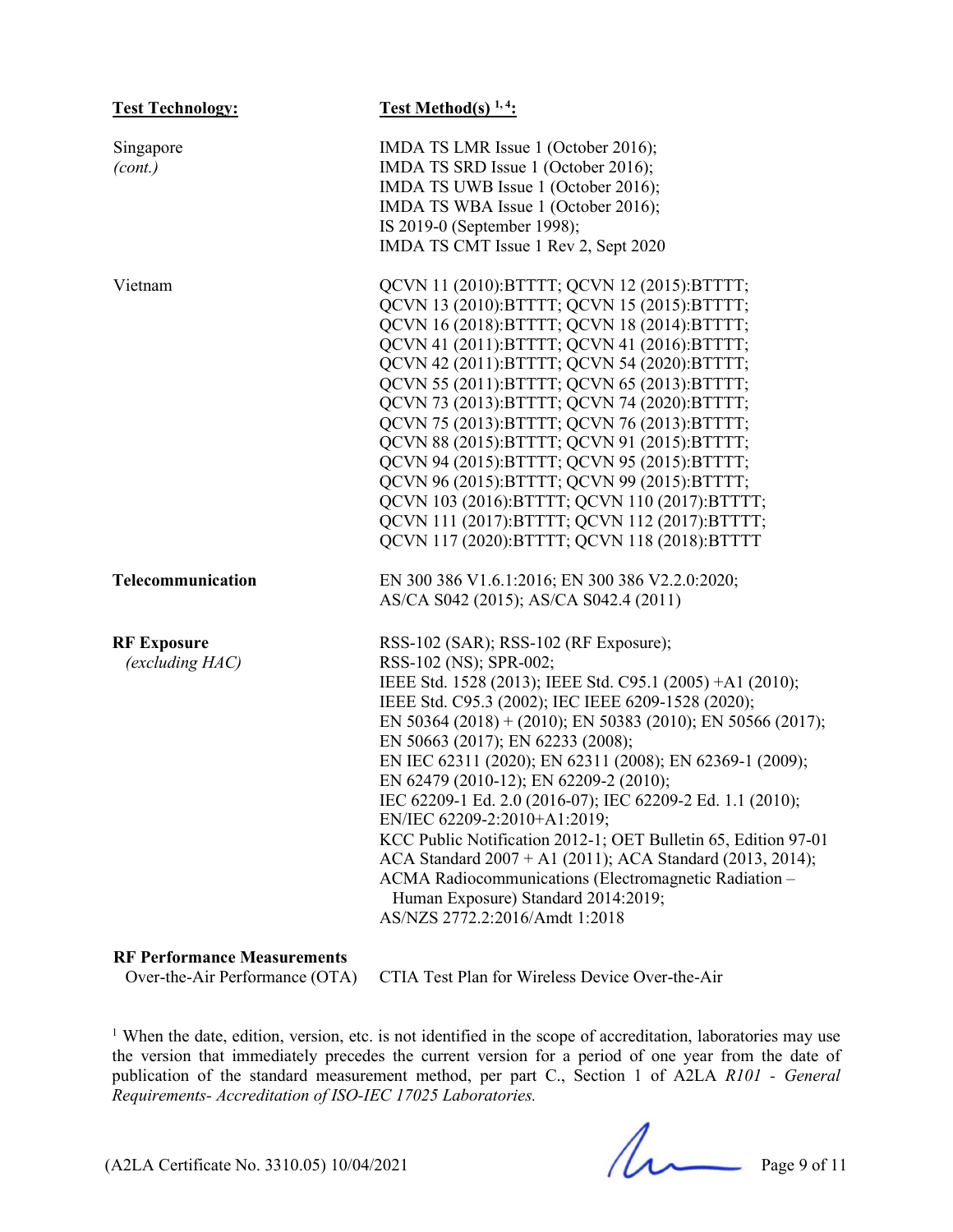Testing Activities Performed in Support of FCC Certification in Accordance with 47 Code of Federal Regulations and FCC KDB 974614, Appendix A, Table A.1 $^2$ :

| <b>Rule Subpart/Technology:</b>                                                                                                                                                       | <b>Test Method(s):</b>                                 | <b>Maximum Frequency:</b> |
|---------------------------------------------------------------------------------------------------------------------------------------------------------------------------------------|--------------------------------------------------------|---------------------------|
| <b>Unintentional Radiators</b><br>Part 15B                                                                                                                                            | ANSI C63.4:2014                                        | 220000 MHz                |
| Industrial, Scientific, and Medical Equipment<br>Part 18                                                                                                                              | FCC MP-5:1986                                          | 220000 MHz                |
| <b>Intentional Radiators</b><br>Part 15C                                                                                                                                              | ANSI C63.10:2013                                       | 220000 MHz                |
| <b>U-NII</b> without DFS Intentional Radiators<br>Part 15E                                                                                                                            | ANSI C63.10:2013                                       | 220000 MHz                |
| <b>U-NII</b> with DFS Intentional Radiators<br>Part 15E                                                                                                                               | FCC KDB 905462 D02 (v02)                               | 220000 MHz                |
| <b>UWB</b> Intentional Radiators<br>Part 15F                                                                                                                                          | ANSI C63.10:2013                                       | 220000 MHz                |
| <b>BPL</b> Intentional Radiators<br>Part 15G                                                                                                                                          | ANSI C63.10:2013                                       | 220000 MHz                |
| White Space Device Intentional Radiators<br>Part 15H                                                                                                                                  | ANSI C63.10:2013                                       | 220000 MHz                |
| <b>Commercial Mobile Services</b><br>(FCC Licensed Radio Service Equipment)<br>Parts 22 (cellular), 24, 25 (below 3 GHz),<br>and 27                                                   | ANSI/TIA-603-E;<br>TIA-102.CAAA-E;<br>ANSI C63.26:2015 | 220000 MHz                |
| General Mobile Radio Services<br>(FCC Licensed Radio Service Equipment)<br>Parts 22 (non-cellular), 90 (below 3 GHz),<br>95 (below 3 GHz), 97 (below 3 GHz),<br>and 101 (below 3 GHz) | ANSI/TIA-603-E;<br>TIA-102.CAAA-E;<br>ANSI C63.26:2015 | 220000 MHz                |
| <b>Citizens Broadband Radio Services</b><br>(FCC Licensed Radio Service Equipment)<br>Part 96                                                                                         | ANSI/TIA-603-E;<br>TIA-102.CAAA-E;<br>ANSI C63.26:2015 | 220000 MHz                |
| Maritime and Aviation Radio Services<br>Parts 80 and 87                                                                                                                               | ANSI/TIA-603-E;<br>ANSI C63.26:2015                    | 220000 MHz                |

(A2LA Certificate No. 3310.05) 10/04/2021 Page 10 of 11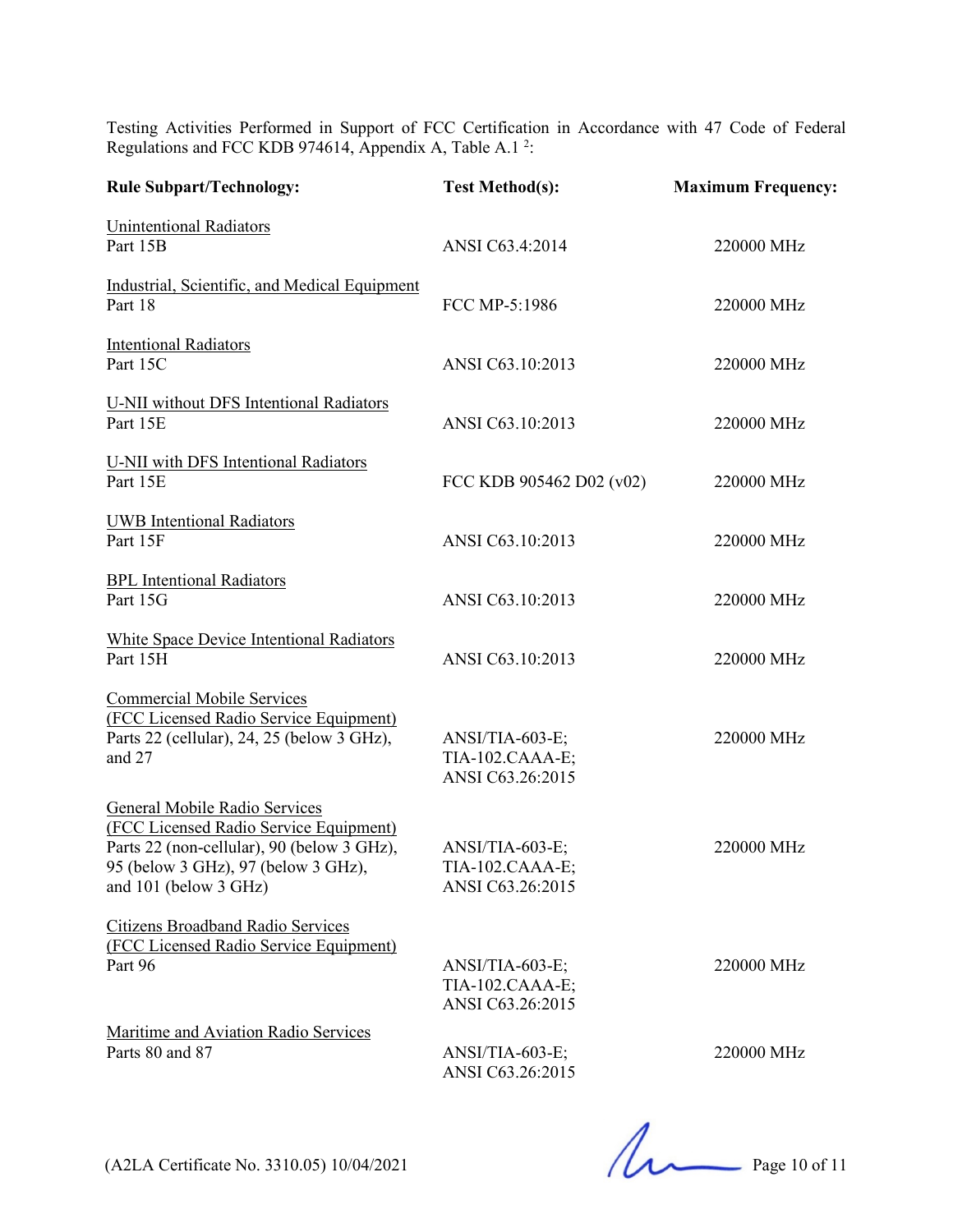Testing Activities Performed in Support of FCC Certification in Accordance with 47 Code of Federal Regulations and FCC KDB 974614, Appendix A, Table A.1 $^2$ :

| <b>Rule Subpart/Technology:</b>                                                                                                         | <b>Test Method(s):</b>                                   | <b>Maximum Frequency:</b> |
|-----------------------------------------------------------------------------------------------------------------------------------------|----------------------------------------------------------|---------------------------|
| <b>Broadcast Radio Services</b>                                                                                                         |                                                          |                           |
| Parts 73 and 74 (below 3 GHz)                                                                                                           | $ANSI/TIA-603-E;$<br>TIA-102.CAAA-E;<br>ANSI C63.26:2015 | 220000 MHz                |
| RF Exposure<br>Devices Subject to SAR Requirements                                                                                      | IEEE Std 1528:2013                                       | $6000 \text{ MHz}$        |
| <b>Signal Boosters</b>                                                                                                                  |                                                          |                           |
| Part 20 (Wideband Consumer Signal<br>Boosters, Provider-specific Signal Boosters,<br>and Industrial Signal Boosters),<br>Section 90.219 | ANSI C63.26:2015                                         | 220000 MHz                |

<sup>2</sup> Accreditation does not imply acceptance to the FCC equipment authorization program. Please see the FCC website (https://apps.fcc.gov/oetcf/eas/) for a listing of FCC approved laboratories.

Testing Activities performed under the scope of the U.S FDA ASCA Pilot Program Specifications: *Basic Safety and Essential Performance of Medical Electrical Equipment, Medical Electrical Systems, and Laboratory Medical Equipment – Standards Specific Information for the Accreditation Scheme for Conformity Assessment (ASCA) Pilot Program* published on September 25th, 2020, and in accordance with all requirements of A2LA *R256 Specific Requirements- FDA ASCA Program* <sup>3</sup>

**Standards:**

IEC 60601-1-2 Edition 4, 2014-02

<sup>3</sup> These methods have been assessed by A2LA according to A2LA's FDA ASCA Program requirements. Accreditation by A2LA does not imply FDA ASCA-Accreditation. All ASCA-accreditation decisions for testing laboratory applications are made solely by the FDA, a list of approved laboratories can be found at FDA.gov.

<sup>4</sup> The laboratory is only accredited for testing activities outlined within the test methods listed above. Reference to any other activity within these standards, such as risk management or risk assessment, does not fall within the laboratory's accredited capabilities.

(A2LA Certificate No. 3310.05) 10/04/2021 Page 11 of 11